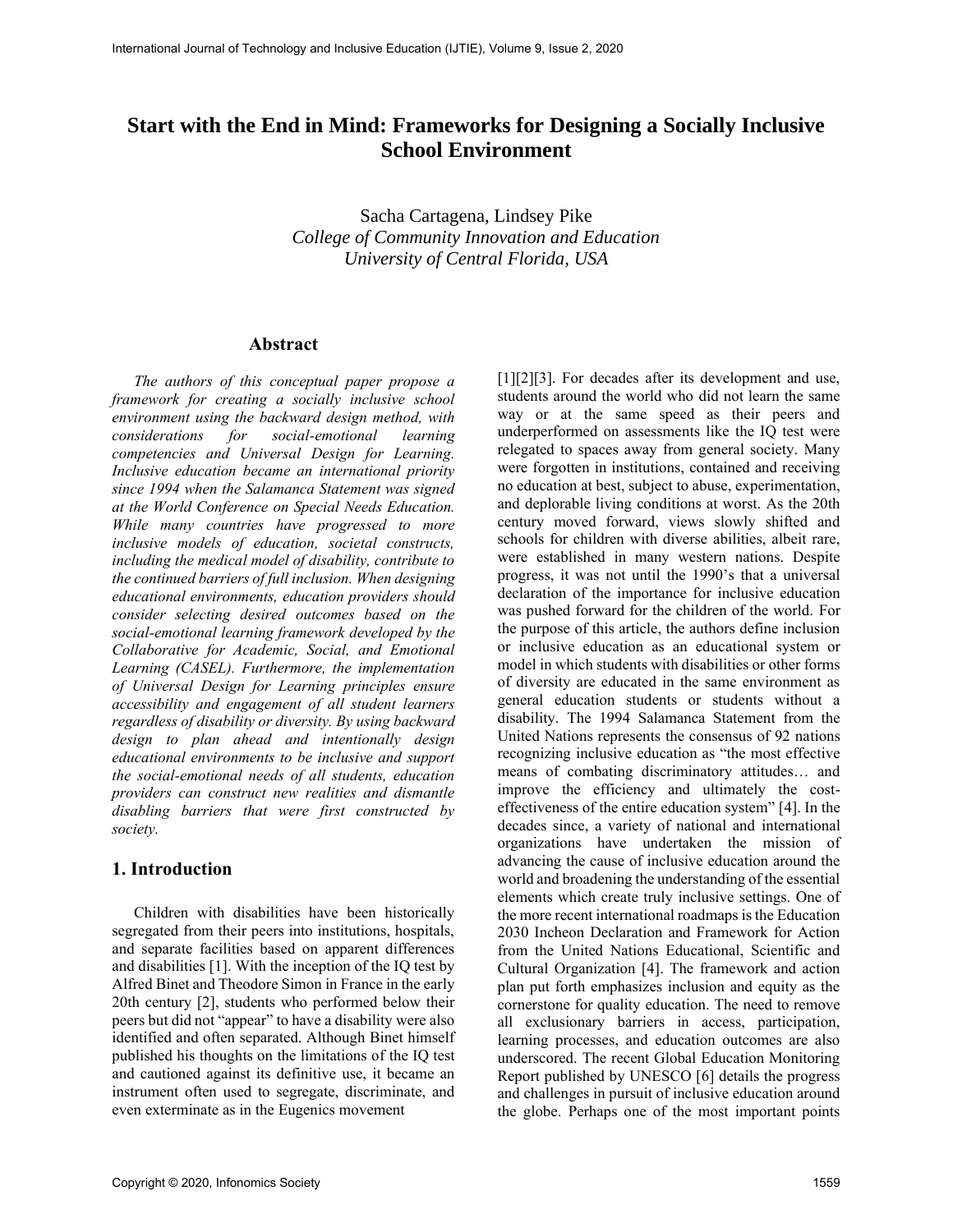made in this report is a renewed emphasis that truly inclusive education does not only provide for a child's abilities, but also diversity in their cultural and ethnic backgrounds, experiences, and personal characteristics.

## **2. Inclusion in the United States**

Within the United States, the modern movement for inclusive education gained momentum during the civil rights movement, the disability rights movement, and the accompanying mid-century legislation. The cornerstone Brown v. Board of Education case [7], though dealing with the issue of racial segregation, resulted in a ruling that separate education is inherently unequal. Around this time, the appalling conditions of institutions and schools for people with disabilities and mental health conditions were gaining the public's attention [8]. The passing of the Rehabilitation Act of 1973 [9] and the Education for all Handicapped Children Act of 1975 [10] cleared the path for the Individuals with Disabilities Education Act (IDEA) [11] and its reauthorizations into the new millenia. As educational rights for students with disabilities expanded throughout the U.S. so did efforts for inclusive education. However, the current state of inclusive education in the U.S. is not consistent as state and local district-level education agencies have authority to implement federal policies in the manner which they see most appropriate for their communities. This system of government has resulted in a range of models for inclusion with few districts or individual schools striving towards full inclusion [12]. Perhaps some of the biggest barriers to implementing inclusive education in the U.S. are the divided opinions on whether authentic inclusion [13] is possible or sustainable, education policies which require educational placement decisions prior to attempts at inclusion [14], and lack of resources and training for educators and administrators to design and facilitate inclusive classrooms and schools [4].

Varying perspectives on disability translate to different models and definitions of inclusive education. The IDEA mandates the use of the least restrictive environment (LRE) which states that "to the maximum extent appropriate" students with disabilities must be educated with students without disabilities [11]. The regulations further specify that separate classes or separate schooling are permissible only in the event that the severity of the disability is such that education occurring with the general population cannot be achieved satisfactorily, even with supplementary aids and services. The full-inclusion movement has interpreted LRE to mean that all students, regardless of severity of disability, should receive education in the same setting as their general education peers with

exceptions made for only the most extreme cases. Proponents for full inclusion posit that the barriers to learning often experienced by students with significant disabilities are societal constructs and when these constructs are addressed with inclusive teaching practices then students with and without disabilities are able to thrive in the same learning environment [14].

## **2.1. Models of disability and broadening our definition of diversity**

Inclusive education is predicated on the social model of disability which does not recognize disability as a deficit within the individual, but a function of the society and systems they engage in [15][16]. The medical model of disability perceives limitations on human function, resulting in treatments, programs, medications, or technologies as methods to 'fix' the individual for participation in society. The social model places the responsibility on society to reimagine and rebuild in a way that is inclusive for all. When working to build and facilitate inclusive classrooms and inclusive schools, a shift in thinking about disability is integral to breaking down barriers and divides in learning [13]. Fully inclusive programs begin with all children in the same classroom regardless of diversities and differences, molding the classroom and instruction around a broad spectrum of student abilities and preferences [14]. Each model has its proponents and opponents, as well as barriers and benefits to implementation. As mentioned earlier, differing visions on inclusion and standards to achieve it contribute to the barriers of universalizing inclusive education [13]. Policy, resources, values, and culture all play a role in what inclusion looks like in each school, district, and country, and therefore it is critical for decision-makers to remain grounded in the broad, intersectional vision of inclusive education put for by UNESCO and other educational leaders [6].

Embedded within the international call for inclusive education are three justifications for the movement: educational, social, and economic [17]. Each of these justifications highlights the benefits to general society of prioritizing inclusive education. Firstly, educating all students together requires the development of multiple ways of teaching to meet individual differences, which benefits *all* children [18]. Inclusive schools also support the de-stigmatization of difference and decreases discrimination in society [6]. Developing inclusive schools that provide education for all students is less costly than a system with different types of specialized schools for different groups [12][19]. In understanding the advantages of inclusive education, the task becomes setting the definition of what constitutes "inclusive" in order to achieve it. As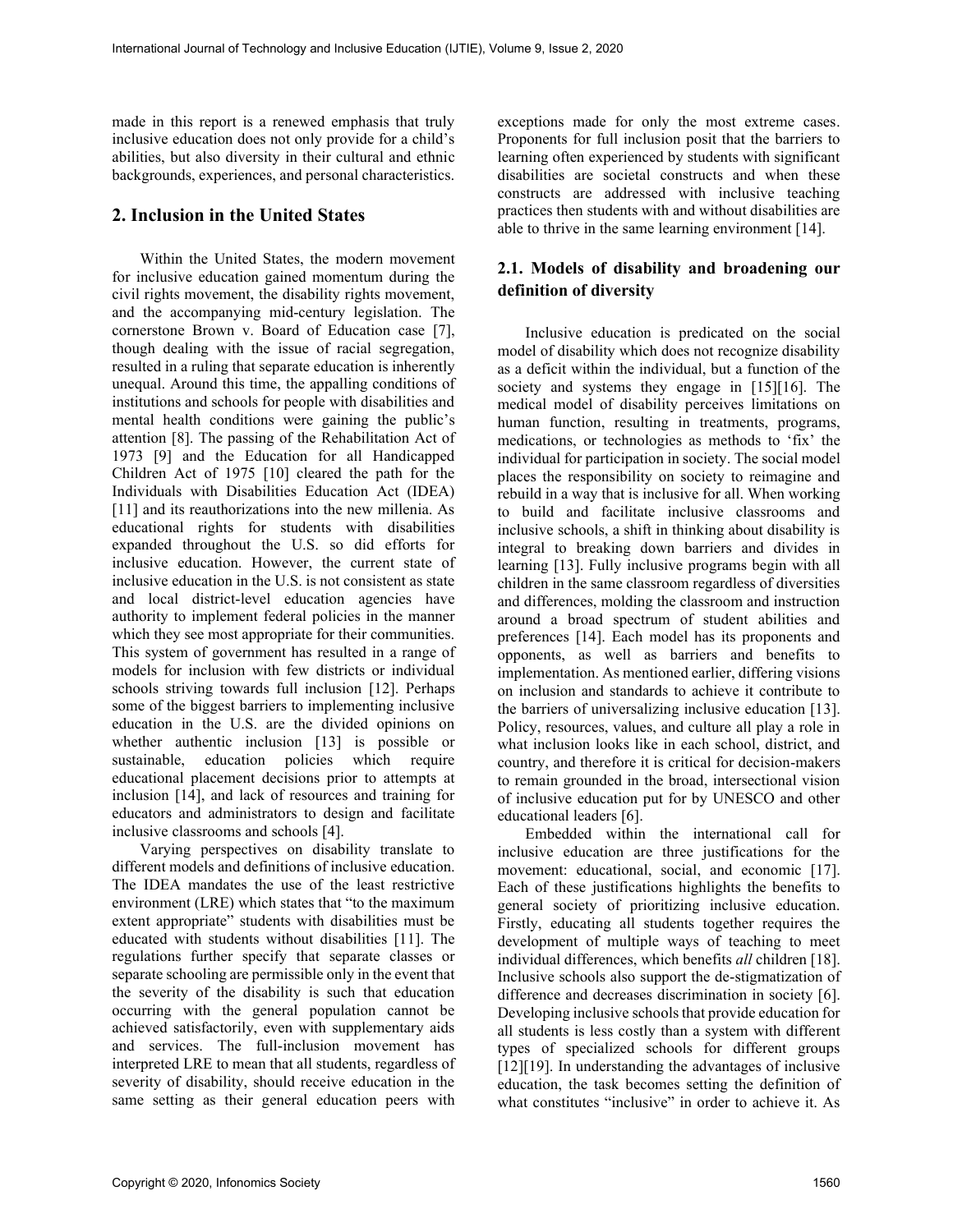suggested by international research and reform on the topic, inclusive education should have a broad definition containing multiple aspects of diversity, learning, and activity within the classroom and apply to academics and social-emotional learning [18][5].

#### **3. Social-emotional learning**

Social-emotional learning is defined as the process of learning skills related to identifying and managing one's own emotions as well as developing and maintaining social relationships [20]. Research indicates there are many benefits to social-emotional learning that include an increase in academic and behavioral performance. The Collaborative for Academic, Social, and Emotional Learning (CASEL) has developed a framework that outlines the core competencies of social-emotional learning, displayed in Table 1. This framework addresses social-emotional learning at the classroom, school, and community-wide levels through intentional classroom instruction, schoolwide policies, and purposeful and authentic partnerships with community stakeholders [20]. The emphasis on relationship-building and fostering a supportive community promotes an environment that is inclusive of students from all backgrounds and forms of diversity. This framework helps support social inclusion which then provides opportunities for observational learning and social reinforcement [21]. For students with disabilities, especially students with more severe disabilities who are typically educated in a segregated environment, socially inclusive environments may be the only opportunity to benefit from observational learning [21].

|  |  | Table 1. SEL core competencies, definitions, and related skills, adapted from CASEL [20] |  |  |  |
|--|--|------------------------------------------------------------------------------------------|--|--|--|
|  |  |                                                                                          |  |  |  |

| <b>SEL Core</b><br>Competencies | Definitions                                                                                                                                                                                                                                                                                                                                                                                                                                                                                            | <b>Skills</b>                                                                                                       |
|---------------------------------|--------------------------------------------------------------------------------------------------------------------------------------------------------------------------------------------------------------------------------------------------------------------------------------------------------------------------------------------------------------------------------------------------------------------------------------------------------------------------------------------------------|---------------------------------------------------------------------------------------------------------------------|
| Self-Awareness                  | Self-awareness: The abilities to understand one's own<br>emotions, thoughts, and values and how they influence<br>behavior across contexts. This includes capacities to<br>recognize one's strengths and limitations with a well-<br>grounded sense of confidence and purpose.                                                                                                                                                                                                                         | Identifying emotions<br>Accurate self-perception<br>Recognizing strengths<br>Self-confidence<br>Self-efficacy       |
| Self-Management                 | Self-management: The abilities to manage one's emotions,<br>thoughts, and behaviors effectively in different situations<br>and to achieve goals and aspirations. This includes the<br>capacities to delay gratification, manage stress, and feel<br>motivation and agency to accomplish personal and<br>collective goals.                                                                                                                                                                              | Impulse control<br>Stress management<br>Self-discipline<br>Self-motivation<br>Goal setting<br>Organizational skills |
| Social Awareness                | Social awareness: The abilities to understand the<br>perspectives of and empathize with others, including those<br>from diverse backgrounds, cultures, and contexts. This<br>includes the capacities to feel compassion for others,<br>understand broader historical and social norms for behavior<br>in different settings, and recognize family, school, and<br>community resources and supports.                                                                                                    | Perspective-taking<br>Empathy<br>Appreciating diversity<br>Respect for others                                       |
| Relationship Skills             | Relationship skills: The abilities to establish and maintain<br>healthy and supportive relationships and to effectively<br>navigate settings with diverse individuals and groups. This<br>includes the capacities to communicate clearly, listen<br>actively, cooperate, work collaboratively to problem solve<br>and negotiate conflict constructively, navigate settings with<br>differing social and cultural demands and opportunities,<br>provide leadership, and seek or offer help when needed. | Communication<br>Social engagement<br>Relationship building<br>Teamwork                                             |
| Responsible<br>Decision-Making  | Responsible decision-making: The abilities to make caring<br>and constructive choices about personal behavior and social                                                                                                                                                                                                                                                                                                                                                                               | Identifying problems<br>Analyzing situations                                                                        |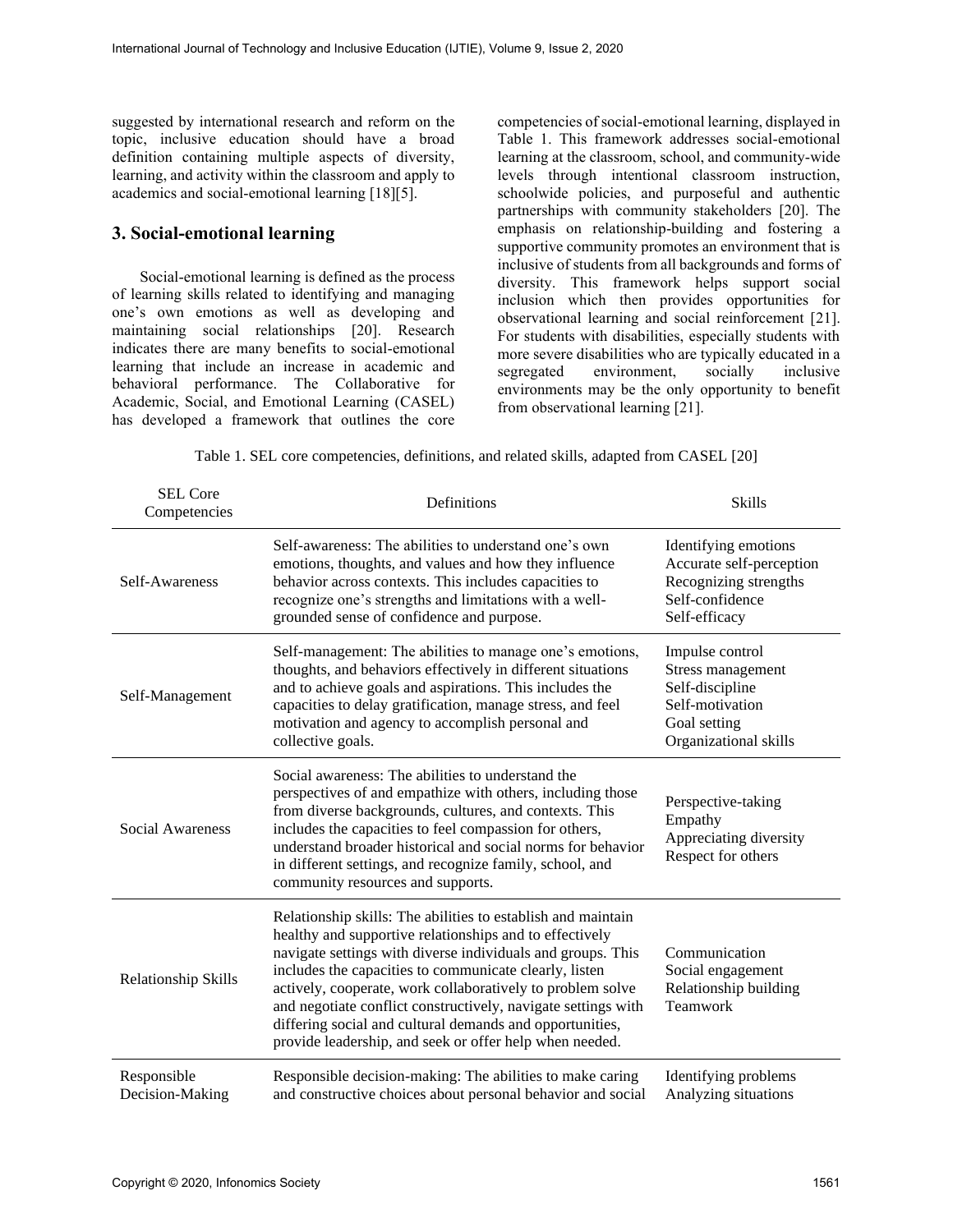interactions across diverse situations. This includes the capacities to consider ethical standards and safety concerns, and to evaluate the benefits and consequences of various actions for personal, social, and collective well-being.

Solving problems Evaluating Reflecting Ethical responsibility

## **4. Using backward design to create a new framework**



Figure 1. Backward design framework developed by Wiggins and McTighe

Backward design is a framework for instructional planning developed by Wiggins and McTighe [22]. The purpose of this framework is to consider the goals and outcomes for the learner prior to designing learning activities. Traditionally, most educators or course instructors use a "forward design" approach to instruction. In other words, they create the lesson or learning activity and then create an assessment that aligns with the content. With the backward design approach, educators first consider the specific learning targets and objectives, then they consider how the learning will be assessed, and lastly educators design learning activities that align with the assessment and learning targets. Figure 1 displays a visual of the backward design framework.

The authors of this paper propose a framework for creating a socially inclusive school environment using backward design, displayed in Figure 2. Stage 1 of the backward design framework is to identify desired results. In context of social inclusion, the desired results are based on the competencies outlined in the Collaborative for Academic, Social, and Emotional Learning (CASEL) framework for social-emotional learning in Table 1. Based on this framework, the

authors propose that all students should demonstrate the ability to establish and maintain positive relationships amongst peers with or without disabilities and other forms of diversity. Stage 2 of backward design includes the determination of acceptable evidence. Traditionally, the backward design framework is implemented in context of curriculum and instructional design, in which acceptable evidence is typically determined using student assessments or permanent products. For the purpose of creating a socially inclusive environment, the authors operationalize acceptable evidence as students communicating, cooperating, and initiating social interactions with other students, including students with or without disabilities or other forms of diversity. This form of evidence is observable by the teacher or other supervising adults and has the potential to be documented through observational data collection forms such as frequency recording or duration recording [23]. Stage 3 of backward design includes planning learning experiences and instruction. These learning experiences should align with the target competencies in the socialemotional learning framework.

While there are many curriculums that teach the skills outlined in the CASEL social-emotional learning framework, it is important that instructional practices used by supervising teachers are evidence-based. Peer support arrangements [24] and other methods of systematically pairing students with and without disabilities are examples of practices that build social skills. When teaching lessons on social-emotional learning, teachers should consider the use of explicit instruction. Explicit instruction is identified as an evidence-based practice and a high-leverage practice for students with disabilities [25]. Many cognitive and emotional disabilities manifest in the form of challenges in social, communication, and other interpersonal skills [25]. For this reason, students with disabilities benefit greatly from the high level of modelling and support that is offered through explicit instruction. To ensure the successful implementation of a socially inclusive environment, all learning experiences should consider cultural, socio-economic, and other constructs of personal and systemic diversity.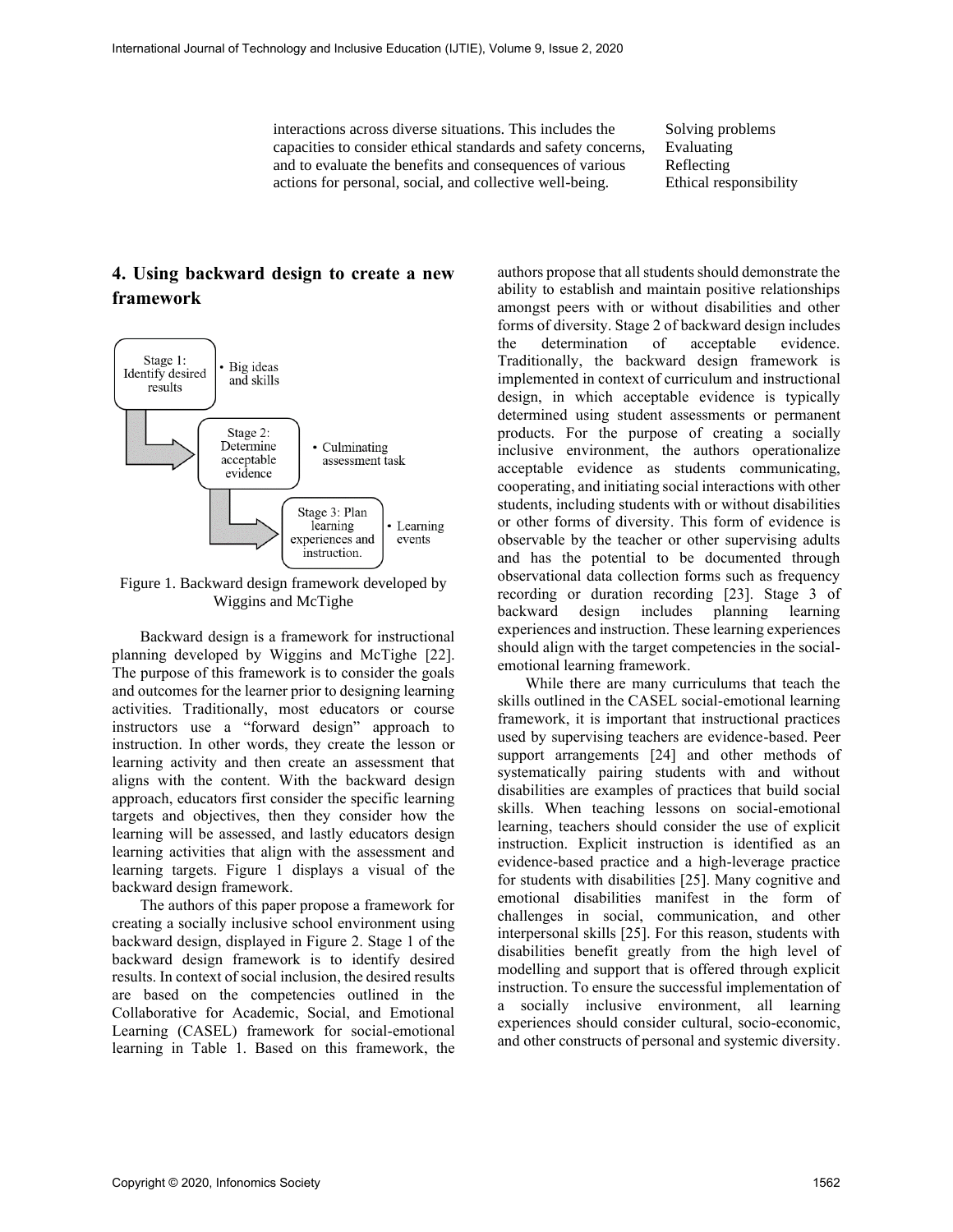

Figure 2. Framework using backward design to create a socially inclusive environment

## **5. Universal Design for Learning**

Universal Design for Learning (UDL) provides a strong framework for creating inclusive schools and educational opportunities [26]. The Harvard Graduate School of Education and the Center for Applied Special Technology (CAST) developed the UDL framework in the 1990's in response to growing insight into the divergent and multiple ways people learn [26]. Much like the architectural movement of the same name, UDL emphasizes the importance of access for all learners, underscoring the three essential principles of multiple means of engagement, representation, and action and expression [27]. Similar in the way that universal design of buildings benefitting individuals with and without disabilities, UDL is an instructional framework that benefits all students by maximizing student choice, autonomy, and accessibility. Educators engage in proactive instructional planning and design with the preferences, abilities, and diversities of all of their students in mind, ensuring access and authentic inclusion is inherently present in their lessons and activities. In this way, UDL is held as a cornerstone component in inclusive education because of the emphasis on inclusion through access. Table 2 displays an overview of the 9 UDL guidelines with their corresponding checkpoints. Each guideline and checkpoint is organized under the three guiding UDL principles: Multiple means of representation, multiple means of action and expression, and multiple means of engagement.

The UDL framework has been demonstrated to be effective in improving student academic and social outcomes. A review of empirical UDL literature published in 2016 [28] found that UDL has a positive impact on student learner perceptions, teacher experience, teacher workload, and student academic outcomes across face to face, blended, and online environments. As discussed earlier in this paper, researchers found that the implementation of UDL enhanced educator's ability to address the needs of a range of diverse student needs. Furthermore, the benefits of UDL extended beyond core academics and were observed in a variety of disciplines including language learning, chemistry, and psychology [28].

## **6. Conclusion**

The full inclusion of students with disabilities, and other forms of diversity, is a multi-faceted and dynamic challenge that education providers worldwide have historically struggled to conceptualize. Education providers seeking to enhance the level of social inclusion in their present educational setting can incorporate the social-emotional learning and UDL frameworks into their current practice.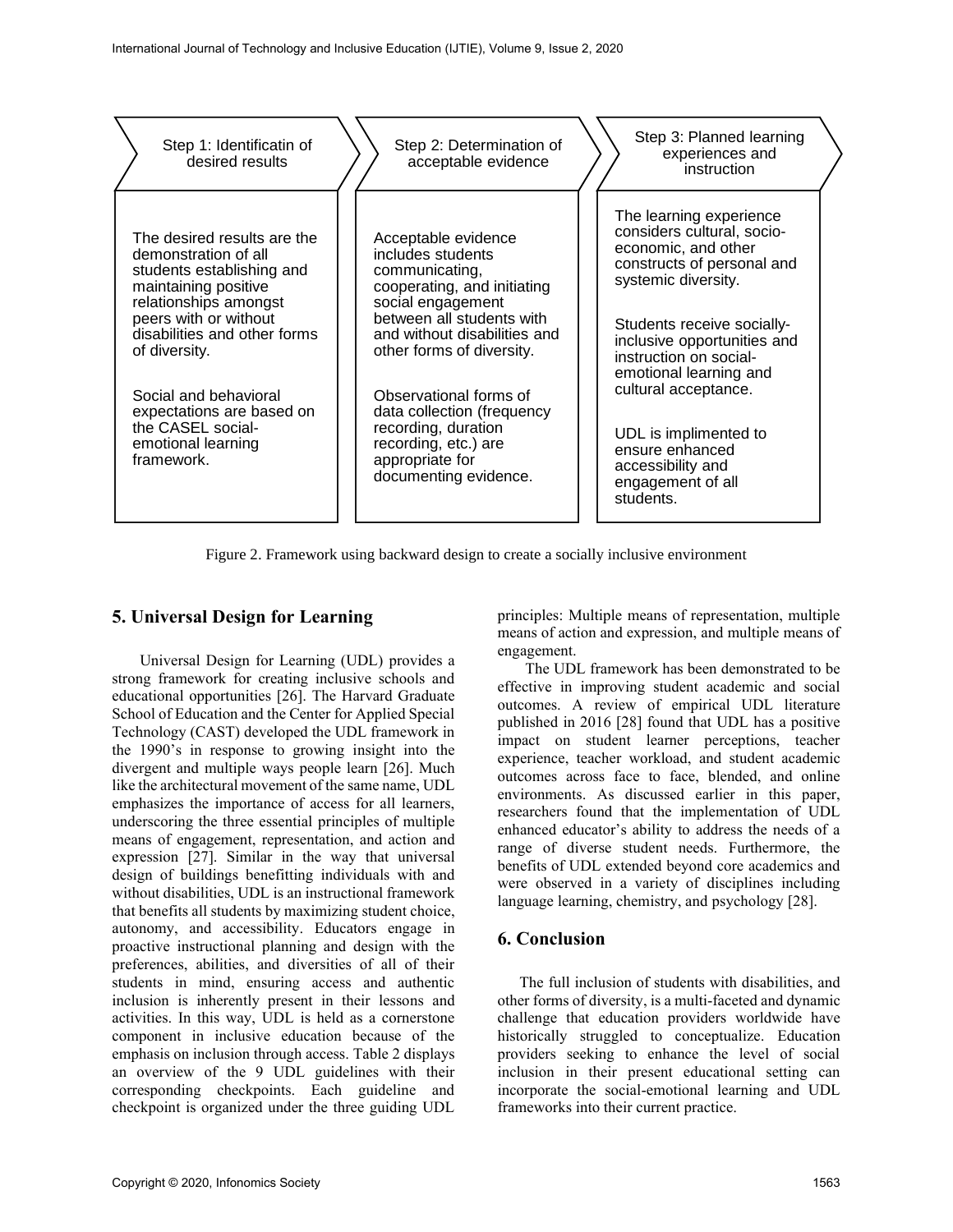|              | Multiple Means of<br>Representation                                                                                                                                                                                                                                                                            | Multiple Means of<br>Action and Expression                                                                                                                                                                                                                          | Multiple Means of<br>Engagement                                                                                                                                                                                                                                                   |
|--------------|----------------------------------------------------------------------------------------------------------------------------------------------------------------------------------------------------------------------------------------------------------------------------------------------------------------|---------------------------------------------------------------------------------------------------------------------------------------------------------------------------------------------------------------------------------------------------------------------|-----------------------------------------------------------------------------------------------------------------------------------------------------------------------------------------------------------------------------------------------------------------------------------|
| Access       | 1) Provide options for<br>perception.<br>1.1) Offer ways of customizing<br>the display of information.<br>1.2) Offer alternatives for<br>auditory information.<br>1.3) Offer alternatives for<br>visual information.                                                                                           | 4) Provide options for<br>physical action.<br>4.1) Vary the methods for<br>response and navigation.<br>4.2) Optimize access to tools<br>and assistive technologies.                                                                                                 | 7) Provide options for<br>recruiting interest.<br>7.1) Optimize individual<br>choice and autonomy.<br>7.2) Optimize relevance,<br>value, and authenticity.<br>7.3) Minimize threats and<br>distractions.                                                                          |
| <b>Build</b> | 2) Provide options for<br>language & symbols.<br>2.1) Clarify vocabulary and<br>symbols.<br>2.2) Clarify syntax and<br>structure.<br>2.3) Support decoding of text,<br>mathematical notation, and<br>symbols.<br>2.4) Promote understanding<br>across languages.<br>2.5) Illustrate through multiple<br>media. | 5) Provide options for<br>expression & communication.<br>5.1) Use multiple media for<br>communication.<br>5.2) Use multiple tools for<br>construction and composition.<br>5.3) Build fluencies with<br>graduated levels of support for<br>practice and performance. | 8) Provide options for<br>sustaining effort &<br>persistence.<br>8.1) Heighten salience of goals<br>and objectives.<br>8.2) Vary demands and<br>resources to optimize<br>challenge.<br>8.3) Foster collaboration and<br>community.<br>8.4) Increase mastery-oriented<br>feedback. |
| Internalize  | 3) Provide options for<br>comprehension.<br>3.1) Activate or supply<br>background knowledge.<br>3.2) Highlight patterns, critical<br>features, big ideas,<br>and relationships.<br>3.3) Guide information<br>processing and visualization.<br>3.4) Maximize transfer and<br>generalization.                    | 6) Provide options for<br>executive functions.<br>6.1) Guide appropriate goal<br>setting.<br>6.2) Support planning and<br>strategy development.<br>6.3) Facilitate managing<br>information and resources.<br>6.4) Enhance capacity for<br>monitoring progress.      | 9) Provide options for self-<br>regulation.<br>9.1) Promote expectations and<br>beliefs that<br>optimize motivation.<br>9.2) Facilitate personal coping<br>skills and strategies.<br>9.3) Develop self-assessment<br>and reflection.                                              |
| Goal         | Expert learners who are<br>purposeful & motivated                                                                                                                                                                                                                                                              | Expert learners who are<br>resourceful & knowledgeable                                                                                                                                                                                                              | Expert learners who are<br>strategic & goal-directed                                                                                                                                                                                                                              |

Table 2. Overview of Universal Design for Learning guidelines and checkpoints

*Note.* Adapted from "Universal Design for Learning Guidelines version 2.2" by CAST (2018). Retrieved from http://udlguidelines.cast.org

Education leaders seeking to initiate new programs or explore novel models of providing education should consider full inclusion and the benefits it provides all students. By using backward design to plan ahead and intentionally design educational environments to be inclusive and support the social-emotional needs of all students, education providers can construct new realities and dismantle disabling barriers that were first constructed by society.

## **7. References**

[1] Wehmeyer, M. L.(2013). The Story of Intellectual Disability, Paulh Brooks Publishing co, Baltimore, MD.

[2] Silverman, W., Miezejeski, C., Ryan, R., Zigman, W., Krinsky-McHale, S., & Urv, T. (2010) 'Stanford-Binet and WAIS IQ differences and their implications for adults with intellectual disability (aka mental retardation)'. Intelligence, 38(2), pp. 242–248. https://doi.org/10.1016/j.intell.2009.12. 005.